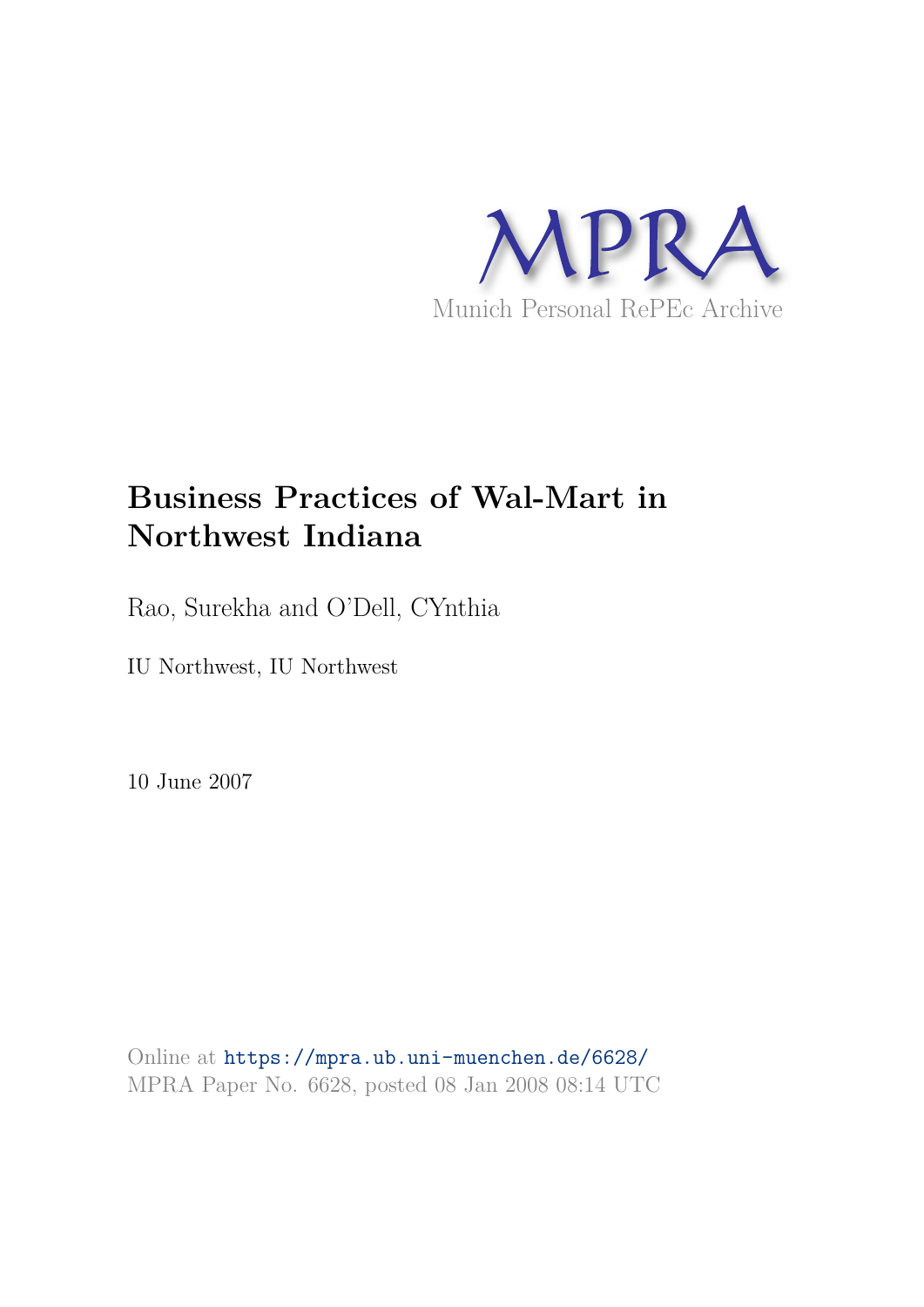## **THE IMPACT OF WAL-MART BUSINESS PRACTICES: A REGIONAL ANALYSIS**

## **K. Surekha Rao Cynthia O'Dell Indiana University Northwest**

## *ABSTRACT*

 *Wal-Mart symbolizes the strength of economic and commercial activity in any region. Wal-Mart has built a business empire on its low-cost model. Customers love Wal-Mart stores for its low prices. At the same time, Wal-Mart is under a barrage of criticism for labor practices and indirect burdens on our social and welfare programs. Some of the business practices of Wal-Mart like the employees' wage-benefits package, and the underemployment of women and minorities are the subject of ongoing debate at the national level. Our main objective is to review this issue within a regional context. We examined whether what is being alleged about the business practices of Wal-Mart at the national level is mirrored at the regional level, like northwest Indiana.* 

 *The findings presented are from a survey designed to analyze the impact of the business practices of Wal-Mart on customers and employees. Our results concur with earlier national studies that there are hidden costs for the community which shops and supports Wal-Mart and that a large number of employees are older, work part time, earn below the regional average income, and depend on state welfare programs. We found gender differences in employment, earnings, and career advancement opportunities. The price of low cost goods may be too high for the region economy and it will likely affect women more than men.* 

## **INTRODUCTION**

 What is the probability that you are working full time at Wal-Mart, raising a family, and officially classified as Poor? What is the probability that you are a male working full time at Wal-Mart, raising two children, and taking assistance from FSSA? What is the probability that you are a female working full time at Wal-Mart, raising two children, and be classified as Poor and taking assistance from FSSA? What is the probability that you are fifty or older and you work at Wal-Mart and you are a part time employee? What is the probability that you are a minority female working full time at Wal-Mart and living on taxpayers' supported welfare programs? Ask any of these questions in any combination and permutation, and it is likely that that you would get two diametrically opposite answers. On one end of the spectrum is the view that the probability of such situations in any community with Wal-Mart(s) is very high. On the other extreme there are studies of huge consumer surplus because of low prices set by Wal-Mart.

 Wal-Mart is the world's largest company. Wal-Mart has built a \$344 billion dollar business on its low-cost model. Wal-Mart runs 4000 stores nation wide and 2700 in thirteen other countries, and employs a total of 1.8 million people worldwide. Its weekly sales are about seven billion dollars and 175 millions customers shop with Wal-Mart every week. During 2006 alone, it opened over four hundred new stores, adding more than one store a day. The largest employer in the nation plays a significant role for the lives of millions of people nationwide.

 Wal-Mart is under barrage of criticism for its labor practices and it is often accused of being bad for the economy. Wal-Mart stands accused of several violations of labor laws and cutting employee benefits, exploiting illegal immigrant labor and gender discrimination. Wal-Mart is the at the center of several lawsuits from many consumer watch groups, trade unions,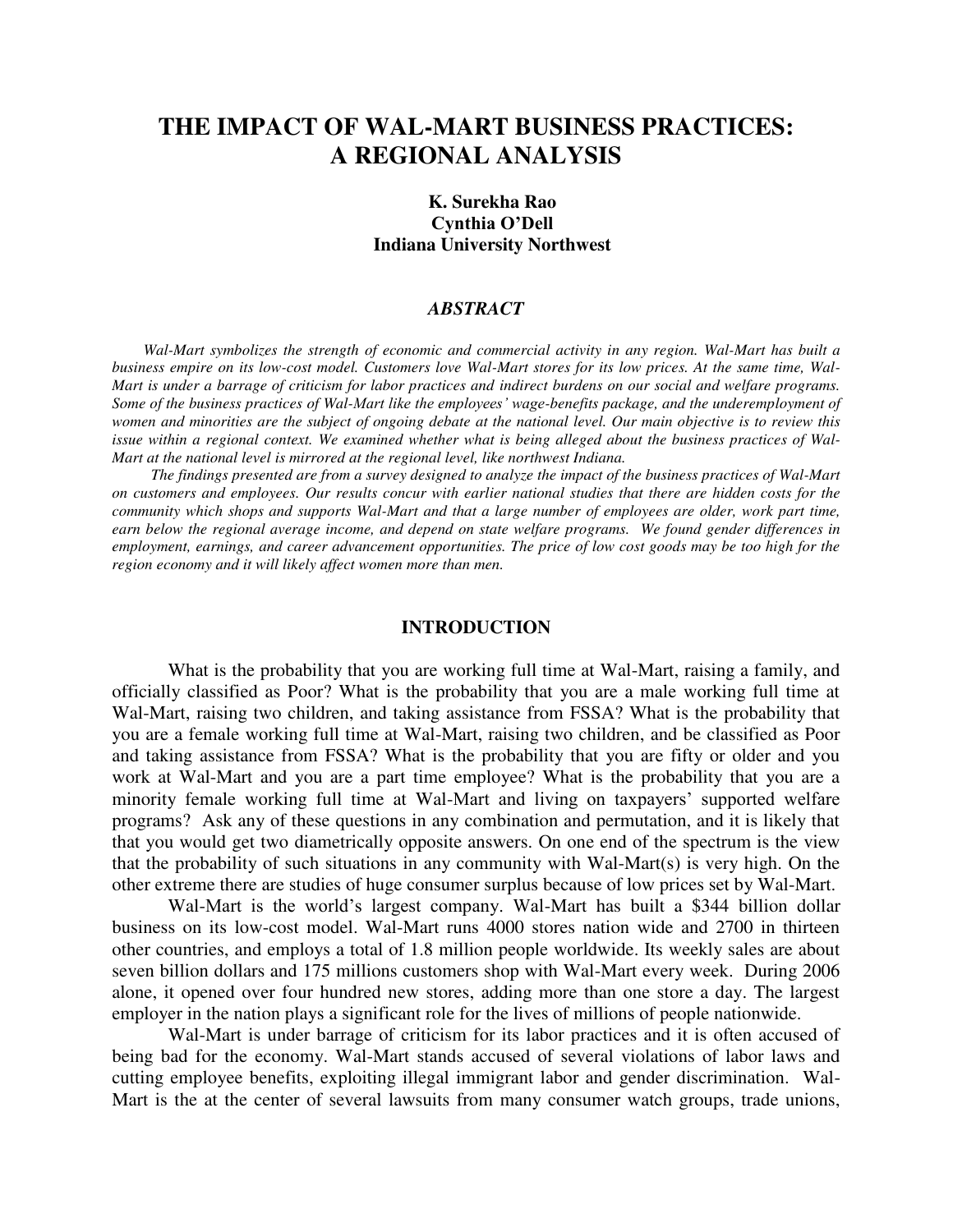feminist groups and human rights groups. Several studies, for example, Quinn (2000), Ehrenreich (2001), Dube and Jacobs (2003), and Fishman (2006) have shown that Wal-Mart's low cost model comes at the expense of the economy. Its pay and benefits drive down those at other companies trying to compete. Its low benefits force its employees to rely on FSSA, Medicaid, Food Stamps, and Temporary Assistance for Needy Families (TANF) as a safety net resulting in a drain on our public resources and an indirect burden on all citizens. These studies also believe that it destroys communities and creates retail sprawl. More than 700,000 women work for Wal-Mart, which makes the Company the largest private sector employer of women in the country and currently Wal-Mart is facing one of the biggest class action lawsuits for gender discrimination (Drogin, 2003 and Featherstone, 2004). Studies have shown that while two-thirds of the company's hourly workers are female, women hold only 1/3 of managerial positions and constituted less than 15 % of store managers. For the same job classification, women earned from 5% to 15 % less than men, even after taking into account factors such as seniority and performance. This divide in pay has been growing over time and is found across many regions.

Studies by Hausman and Leibtag (2005a, b) and Soderquist (2005) discuss the huge consumer benefits and the great positive economic impact of Wal-Mart on our communities. Consumers love Wal-Mart stores for its low prices. Hausman and Leibtag (2005a, b) calculated that minorities and low income households have significantly higher consumer surplus as a result of shopping at Wal-Mart and the effect of Super centers has favorable distribution effects across the population. That supports Wal-Mart's claims of providing an improved standard of living for many low income families by providing food and other products at lower prices and helping control inflation. The company also proudly displays its policy of corporate neighborliness by promoting sustainability, promoting education and other charitable activities in local communities. In the light of these competing claims, questions have been asked focused on whether the presence and growth of Wal-Mart is good for any region and whether the Wal-Martization of a region affects women more than men. Do the regional economic and social impacts of Wal-Mart mirror national trends? We decided to examine these questions for our region in Indiana. Wal-Mart employs 38000 employees at 121 stores in Indiana, so every hundredth worker in Indiana is employed with Wal-Mart.

## **RESEARCH METHODOLOGY AND SURVEY DESIGN**

 In the absence of any theory that would allow us to compare the consumer surplus with the hidden cost to the society, we have undertaken a survey based research design. This is a multi-disciplinary study on the business practices of Wal-Mart in Northwest Indiana and its impact on the region's economy with a special focus on gender issues. Both customers and employees of Wal-Mart were surveyed with different questionnaires designed to address several economic issues. Wal-Mart has five stores in northwest Indiana and another one is likely to open in Crown Point. There are about 1200 employees in the five stores in this region. We planned to survey 100 customers and 100 employees for this study. There were two different questionnaires with 25 questions in each of our surveys, that would not take more than 10 minutes and still give us some crucial information about the Wal-Mart employees and customers. Wal-Mart would not let us survey either their employees or customers. Therefore, we did what can be best described as obtaining a convenience sample of both customers and employees. Through flyers in public places and word of mouth and all possible contacts we were able to survey 62 employees and 100 customers. The customer survey included questions focused on the frequency of Wal-Mart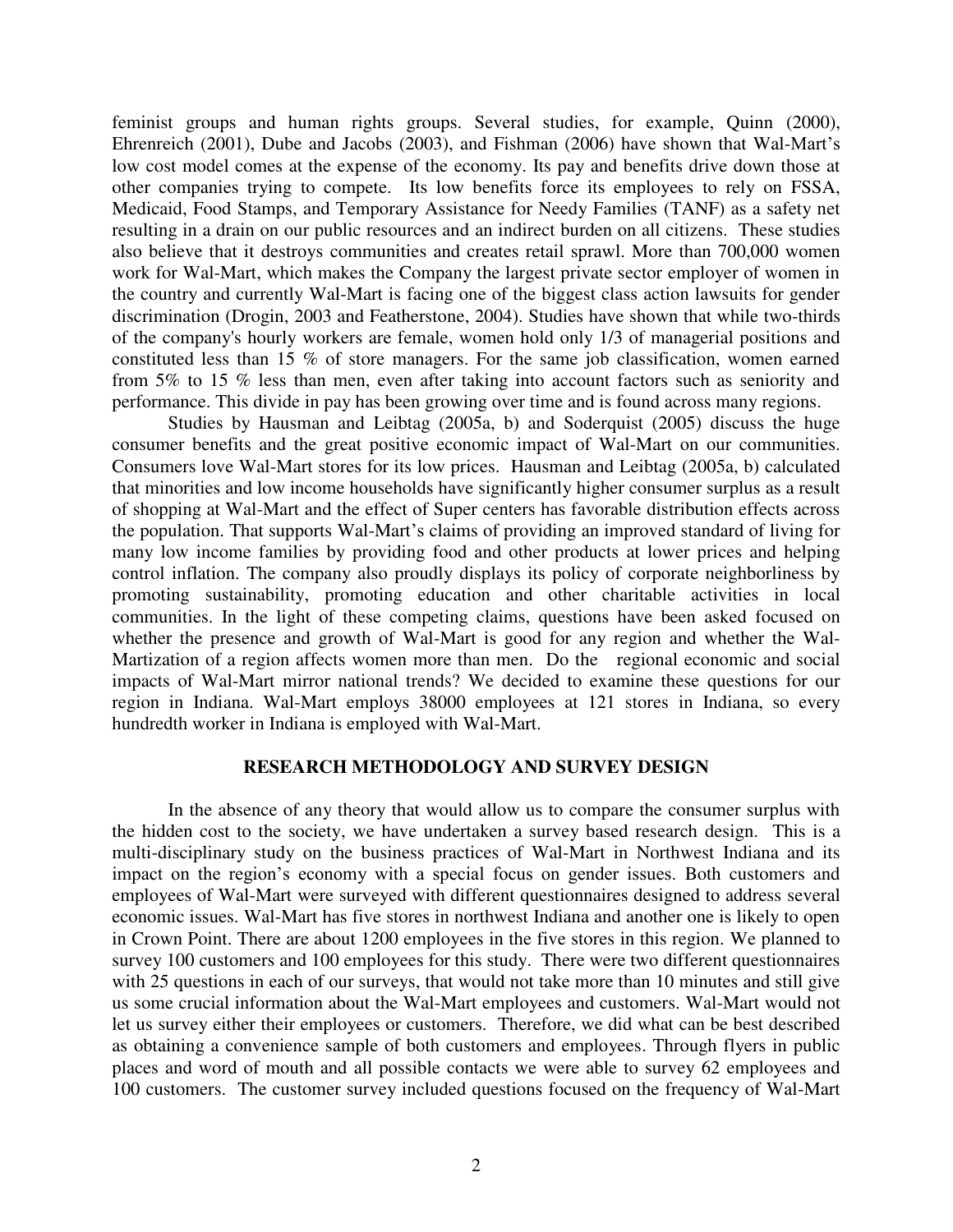shopping, which Wal-Mart stores they frequented, what aspects of Wal-Mart they found appealing and what they found unappealing, their overall opinion of Wal-Mart, whether they would like another Wal-Mart closer to home, whether a family/friend lost business because of Wal-Mart, estimated monthly savings from shopping at Wal-Mart and finally a series of demographic information. The employee survey included questions focused on employment history, insurance coverage, use of local, state and federal assistance programs, and demographic information. Survey participants were paid a small amount for participating. Student researchers administered the surveys and collected the anonymous data for analysis.

## **EMPLOYEE SURVEY RESULTS**

 Employee participants were obtained by placing flyers in retail and education establishments within Northwest Indiana. The employee survey included questions focused on employment history, insurance coverage, use of local, state and federal assistance programs, and a series of demographic information.

 A total of 62 employees completed a survey. The percentage of females employees surveyed was 60% and males 40%. In terms of the ethnicity, 65% self-identified as White and 35% as African American, Latino, or Asian**.** According to the American Community Survey of the U.S. Census (2005), the ethnic profile of Indiana is about 74% White. All other races including African Americans, Latinos/ Hispanics, Asians, Native Americans and others are about 26% of the population. Lake county has a 63% White population and Porter county is 93% white and LaPorte county is 89% white. Thus, our sample is representative of the population demographics of our region.

 Traditionally, one of the most vulnerable groups of employees are the teen employees or those between the ages of 16-25 and this group constitutes 50% of all employees surveyed. Overall 92% of the employees surveyed were between the ages of 16-35. Only 8% of the employees were 50 or older. Our data show an interesting pattern such that the older employees (35 and older) are mostly females. It would appear that as male workers age, they may move away from low paying jobs at Wal-Mart to other higher paying jobs that might not be available to female workers**.** 

 Table 1 shows the income distribution of the employee households. We find that 62% (39/62) of the employee households surveyed have incomes less than \$20,000. Overall, the income distribution of the employee households is skewed to the left, which is a clear indicator of the standard of living of the Wal-Mart employees.

The average household size, as defined by the American Community Survey, was calculated by taking the simple average of the number of related and unrelated adults and children living under the same roof. The average household size was four. The poverty threshold, according to the Federal poverty guidelines, in 2006 for a household of size four is \$20,794 (U.S. Census Bureau, 2006). Therefore, if you work at Wal-Mart, there is a very high probability that you are among the 13.8% of those classified as Poor in Indiana (U.S. Census Bureau, 2006).

Indiana's poverty rate is higher than Illinois, Missouri and Michigan, our neighboring states. Since every 100<sup>th</sup> worker in Indiana is employed at a Wal-mart, it is highly likely the case that many of the working individuals classified as Poor in Indiana are employed at a Wal-mart. During the period of the survey in 2006-07, national per capita income in current dollars was about \$45,000 as compared to median family income of 20000 for Wal-Mart employees. It was in 1987-88 that the national per capita income was about \$20,000! Only tiny fractions (12%) of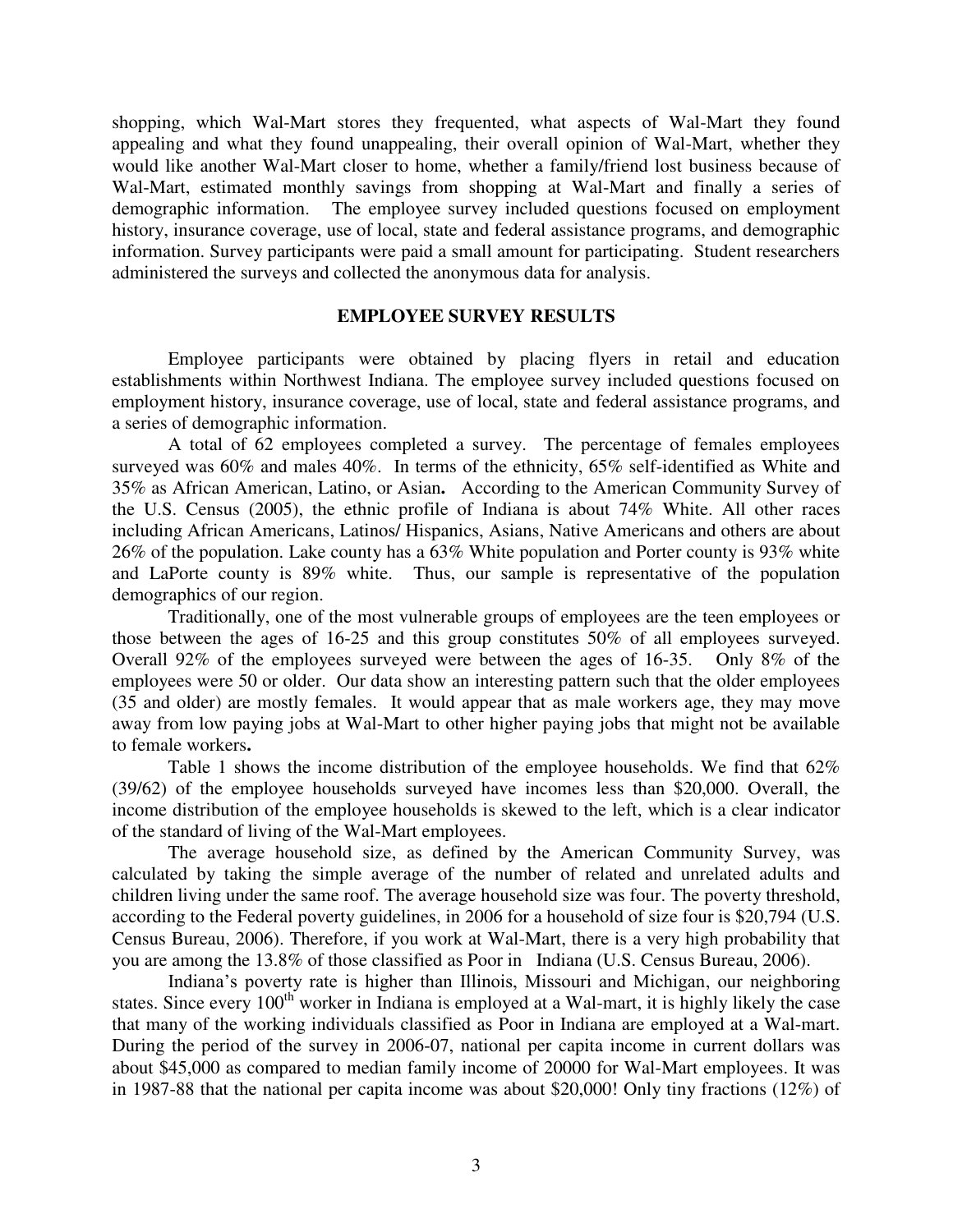the Wal-Mart employee households' incomes are comparable to the current national average incomes.

| Income             | Male | Female | Total |  |
|--------------------|------|--------|-------|--|
| $<$ \$20,000       |      | 22     | 39    |  |
| $$20,000 - 30,000$ |      |        | 12    |  |
| $$30,000 - 40,000$ |      |        |       |  |
| $$40,000 - 50,000$ |      |        |       |  |
| $>$ \$50,000       |      |        |       |  |

## Table 1 Employee Income Distributions

 As shown in Figure1, there were slightly higher percentages of minorities in lower income levels than the Caucasians. On the other hand, there were no minorities in income levels of \$30,000-\$50,000 levels.



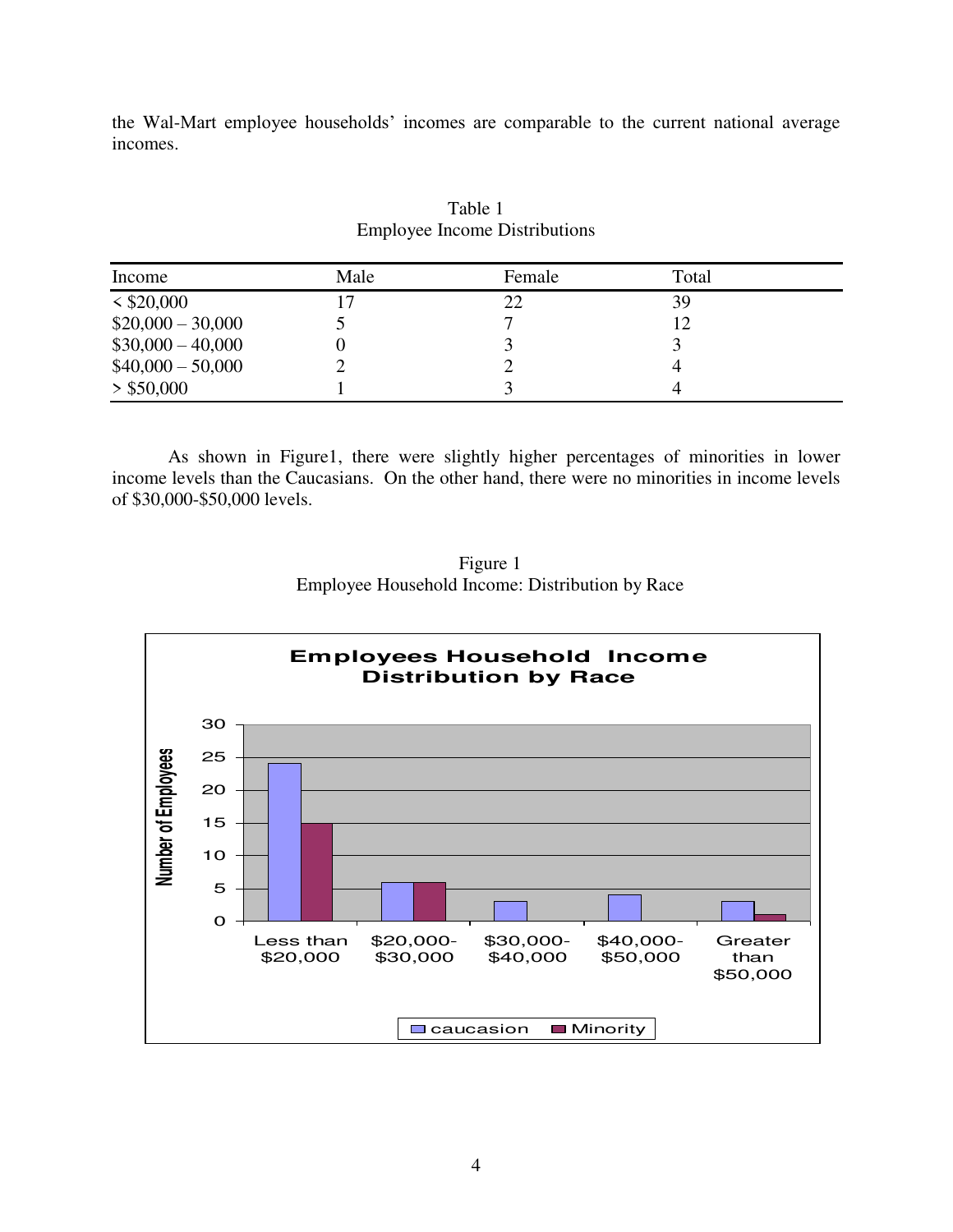| Male | Female |  |
|------|--------|--|
|      |        |  |
|      |        |  |
|      |        |  |
|      |        |  |
|      |        |  |
|      |        |  |
|      |        |  |
|      |        |  |
|      |        |  |

Table 2 Use of State Assistance by Employees

 About 20% of all employees sampled are using the Food stamps program as shown in Table 2. 25% of the employees are on Medicaid. 40% of the employees surveyed do not have health coverage. Nationwide we have 46 million people who are not insured and that is only 15 % of the population. These data suggest that the uninsured are not spread uniformly over the entire population. If the data collected in our survey mirror the larger population of Wal-mart employees, it would appear that a greater proportion of the uninsured are employed at retail stores like Wal-mart than in other occupations. We also found that greater a percentage of male employees were without coverage in our sample, however this may be explained by their relative youth. It is interesting that of all those who had health coverage, about two thirds had their insurance through Wal-Mart.

| Race                    |    | Proportion |  |
|-------------------------|----|------------|--|
| <b>African American</b> | .U |            |  |
| Asian                   |    |            |  |
| Caucasian               | 24 | .60        |  |
| Latino/Hispanic         |    | .33        |  |
| Other                   |    |            |  |

Table 3 Proportion of Insured Employees by Race

 To explore this question further we examined if there was any correlation between being uninsured and ethnicity of employees. The majority (65%) of those having some kind of coverage were White and only 35% of the minority employees in our sample have coverage. We find that the data described here do not support the hypothesis that part time workers are the uninsured. Thirty five percent of all employees in our sample are part time workers. An expected majority of them are females. Forty six percent of the female employees are part time as compared to 20% of the male workers. When we look at this distribution by age it is striking to note that almost all who were above the age of 50 were working only part time, or the probability of being over 50 and working part time in our sample is 100%. We have yet to investigate if this is by choice or by design.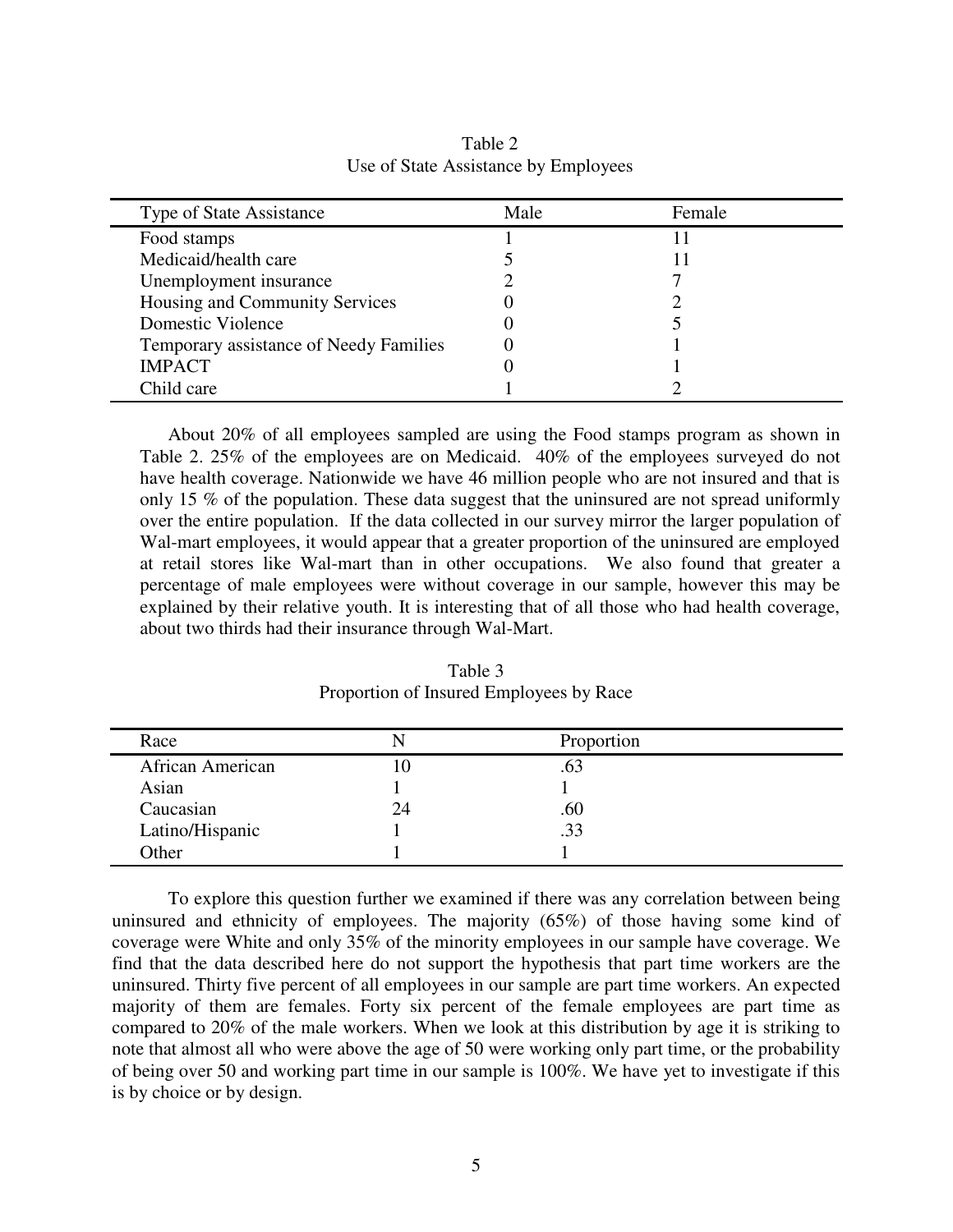Next, we examined the question of whether there is a gender bias in employment and other benefits at Wal-mart in our sample and what the impact of its practices on female employees and the economic condition of households with female sole wage earners is. What kinds of jobs do females hold at Wal-mart and do equal advancement opportunities exist for females?



Figure 2 Single Wage Earner Households: Distribution by Gender

There is much greater proportion of female single wage earners (65%) in our sample as compared to the single male wage earner households (see Figure 2). It is very likely the case of single-mother households. These characteristics of any region will add a larger burden to the state welfare program. When we try to look at the positions or the kind of jobs females hold, we found that more men than women held managerial positions in our sample. Although we had a small proportion in our sample of individuals who hold such positions, we found that it is tilted in favor of men.

 Who is using more government welfare programs? Table 2 is an eye opener which shows that female employees are three times more likely than their male counterparts to make use of state assistance programs. Only 26% of the male employees were using some kind of assistance while 74 % of the female employees were. Table 2 also gives a breakdown of the type of assistance and gender of the employees and it was found that Food stamps, Medicaid and unemployment insurance were three very popular state sponsored programs used by Wal-Mart employees.

 We can see that many females disagree that Wal-mart pays a living wage to its employees (Figure 3).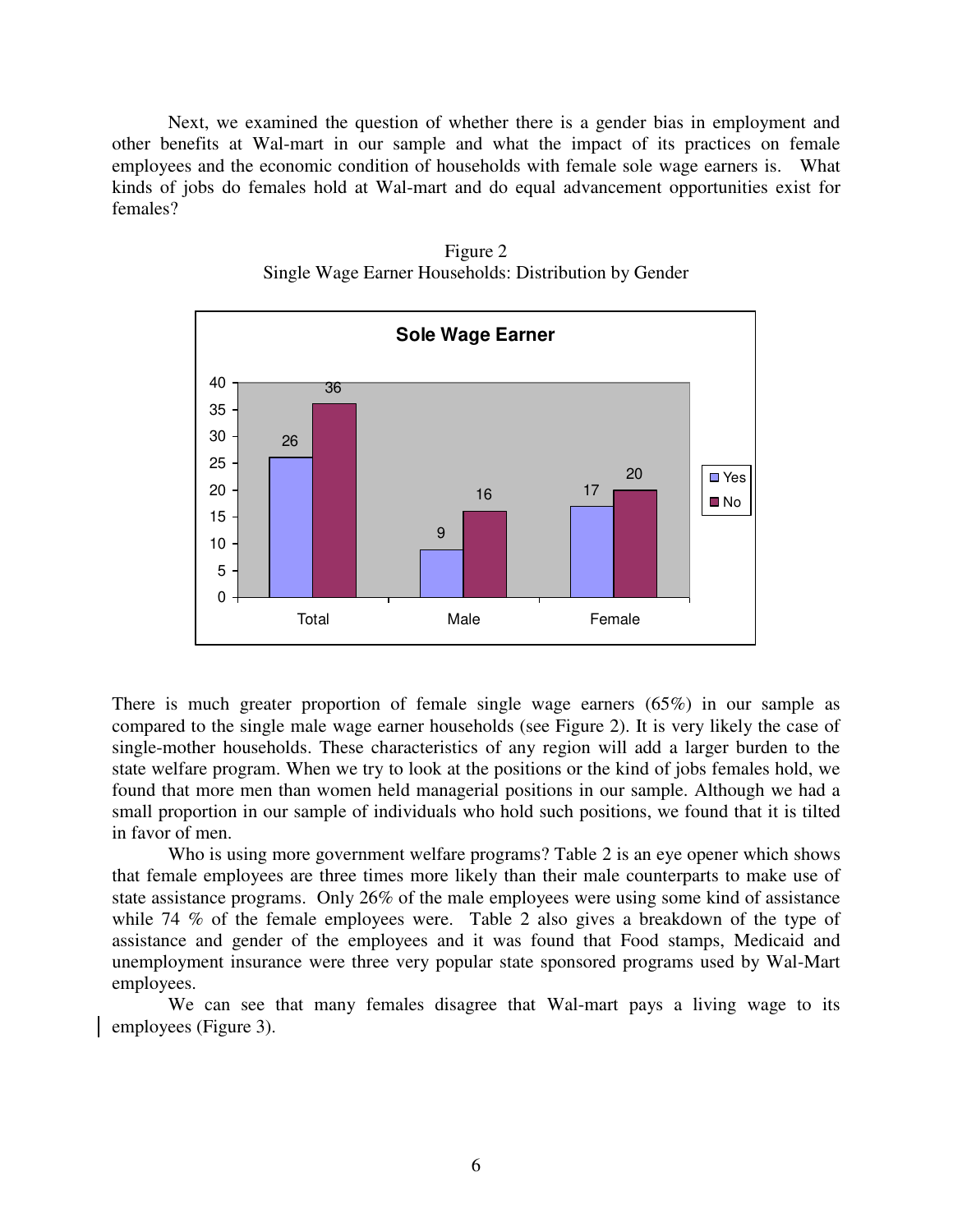Figure 3 Perceptions about the Living wage: Gender Perspective



## **CUSTOMER SURVEY RESULTS**

 Customers were obtained primarily from undergraduate and graduate business classes at a small regional state university. The customer survey included questions focused on the frequency of Wal-Mart shopping, which Wal-Mart stores they frequented, what aspects of Wal-Mart they found appealing and what they found unappealing, their overall opinion of Wal-Mart, whether they would like another Wal-Mart closer to home, whether a family/friend lost business because of Wal-Mart, estimated monthly savings from shopping at Wal-Mart and finally a series of demographic information.

 A total of 100 customers, 47 males and 53 females, surveys were completed. Sixty-four percent of the customers described themselves as White, 16% as Latino (a)/Hispanic, 6% as African American, 9% as Asian and 5% as other. Seventy four percent of our sample were under the ages of 35, and only 6% between the ages of 50-65. Since our customer sample was obtained at a university, our data set is skewed towards younger customers. Forty-three percent of the customers lived in a household without children, followed by 28% having one child, and 5% with more than 3 children. Forty-four percent of the households contained 2 adults, 18% contained 1 adult and 21% contained 3 adults. Seventeen percent of the customers surveyed lived in a household containing more than 3 adults.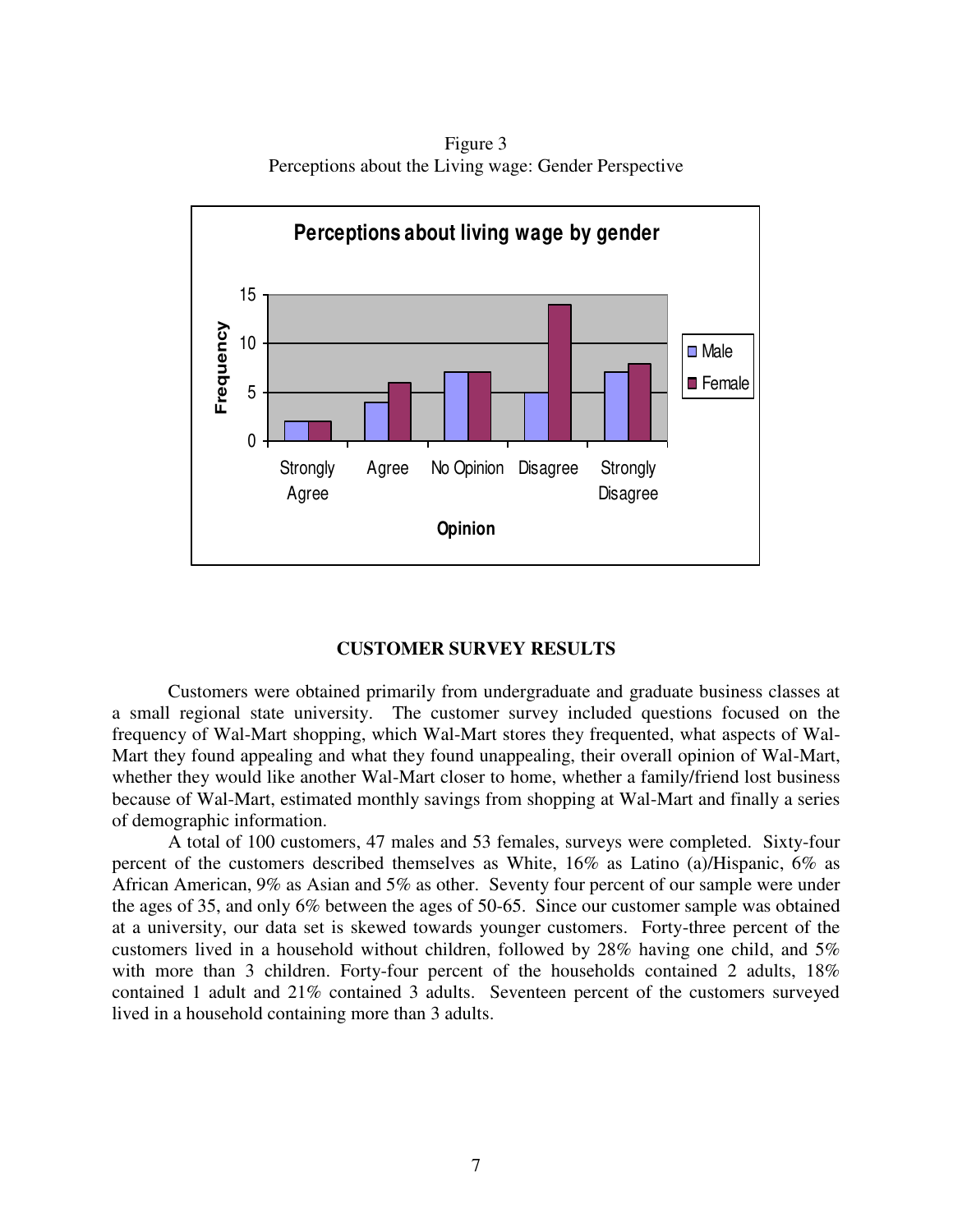

Figure 4 Family Income of Surveyed Customers

 Close to half (41%) of our sample reported a family income of over \$50,000. and 16% at less than \$20,000. Only 23% of the customer sample reported they were presently using a government assistance program. Ethnic Minority customers were more likely to report a lower family income (49% at \$30,000 or less), while European American customers were more likely to report a higher family income (58% at \$40,000 or higher). This is in total contrast with employees' income distribution where the majority (62%) of the employees household income was less than \$20,000 (refer to Table 1 for more information).

 Eighty-three percent of our sample reported having health insurance while only 60% of employees surveyed reporting having health insurance. Seventy-two percent of the sample of customers report owning their own home. Most of our sample of customers live in Lake County, Indiana (77%). Twenty percent reside in La Porte County, IN, 2% in Jasper County, Indiana and 1% in Porter County Indiana. However, 36% report the closest Wal-Mart to them is in Merrillville, IN, 23% report Schererville, IN, and 15% report Hammond, IN for a total of 74%. All of these stores are in Lake County. Eighteen percent of the sample report the closest Wal-Mart is Portage, IN and 8% report that the Valparaiso, IN store is closest for a total of 26%. These stores are located in Porter County, IN. Presumably the customers from Jasper and La Porte Counties are shopping at Wal-Mart located in Porter County as it is the closest geographically. Additionally, the Wal-Mart that customers indicated they shopped at mirror the reports of closest Wal-Mart.

 The majority of the customers surveyed report shopping at Wal-Mart weekly or monthly and so can be described as frequent Wal-Mart shoppers as shown in Figure 4. Most (68%) report monthly savings from shopping at Wal-Mart to be within the range of 0-50 dollars, though 24% indicate a savings of 50-100 dollars per month. Customers were most likely to shop at Ultra (20%), Meijer (46%) or Jewel (15%) for food if not shopping at Wal-Mart. Fifty-two percent of the customers surveyed report they shop at Target if not shopping at Wal-mart, and 20% report shopping at K-mart.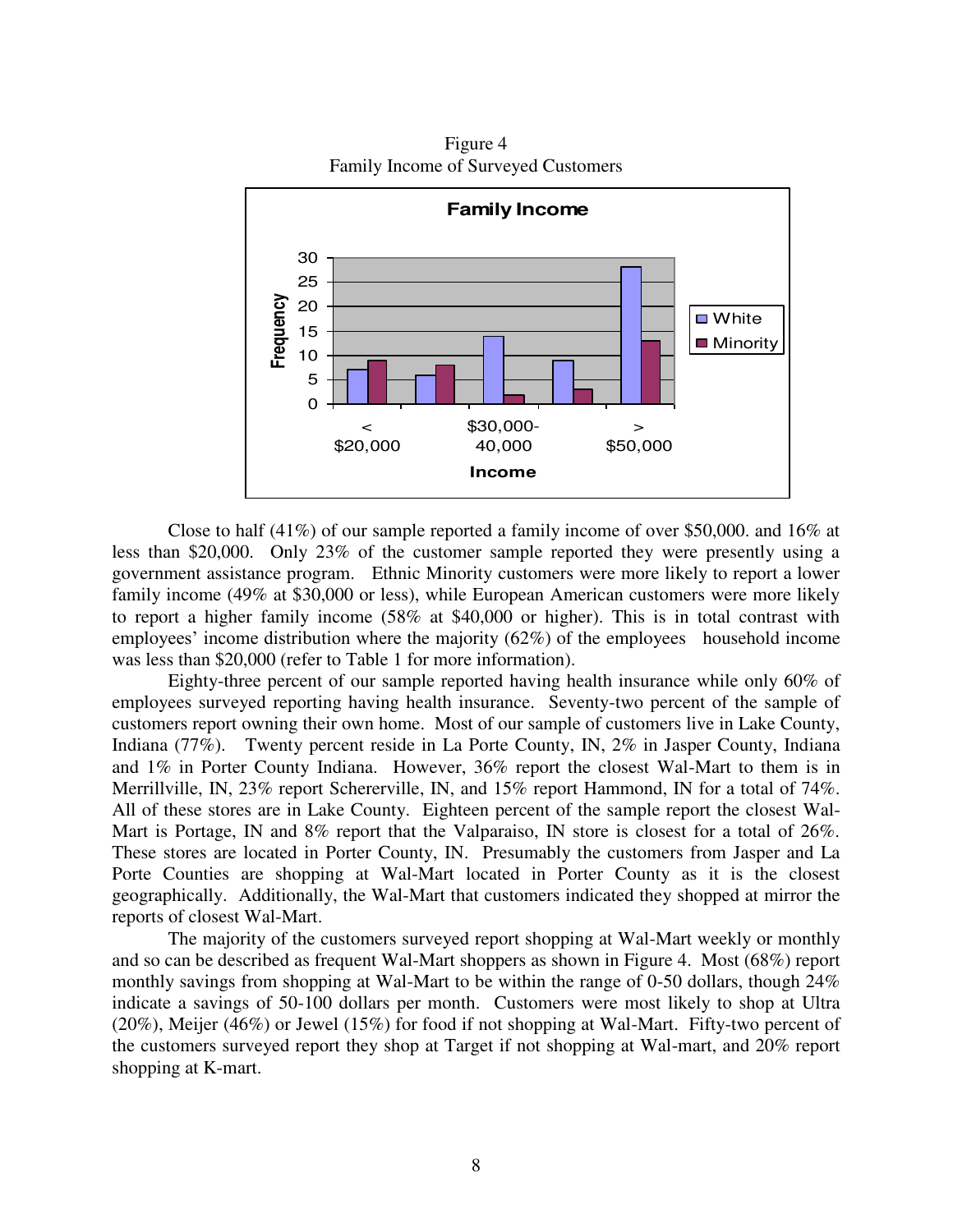Figure 5 Frequency of Customer Shopping



In general, the customers surveyed had a favorable opinion of Wal-Mart, with 76 percent reporting a favorable, mostly favorable or very favorable opinion. They indicated that positive qualities of Wal-Mart include low prices, one-stop shopping and an increased variety of goods available as shown in Table 4. However, they were significantly less likely to state that Wal-Mart is a good corporate neighbor or a good employment opportunity.

Table 4 Positive Qualities of Wal-Mart

| Quality                       | Percentage |  |
|-------------------------------|------------|--|
| <b>Lower Prices</b>           | 73         |  |
| One stop shop                 | 54         |  |
| Increased variety of goods    | 28         |  |
| Good Corporate Neighbor       |            |  |
| <b>Employment Opportunity</b> | 12         |  |

 Customers indicated that negative qualities of Wal-Mart included lower wages, the cheap quality of goods and a reduction of local business as shown in Table 5. Nine percent of the customer sample reported that family or friends had lost business due to Wal-Mart. Interestingly, while the general opinion of Wal-Mart was favorable in this sample, 76% answered no when asked whether they would like another Wal-Mart in their area.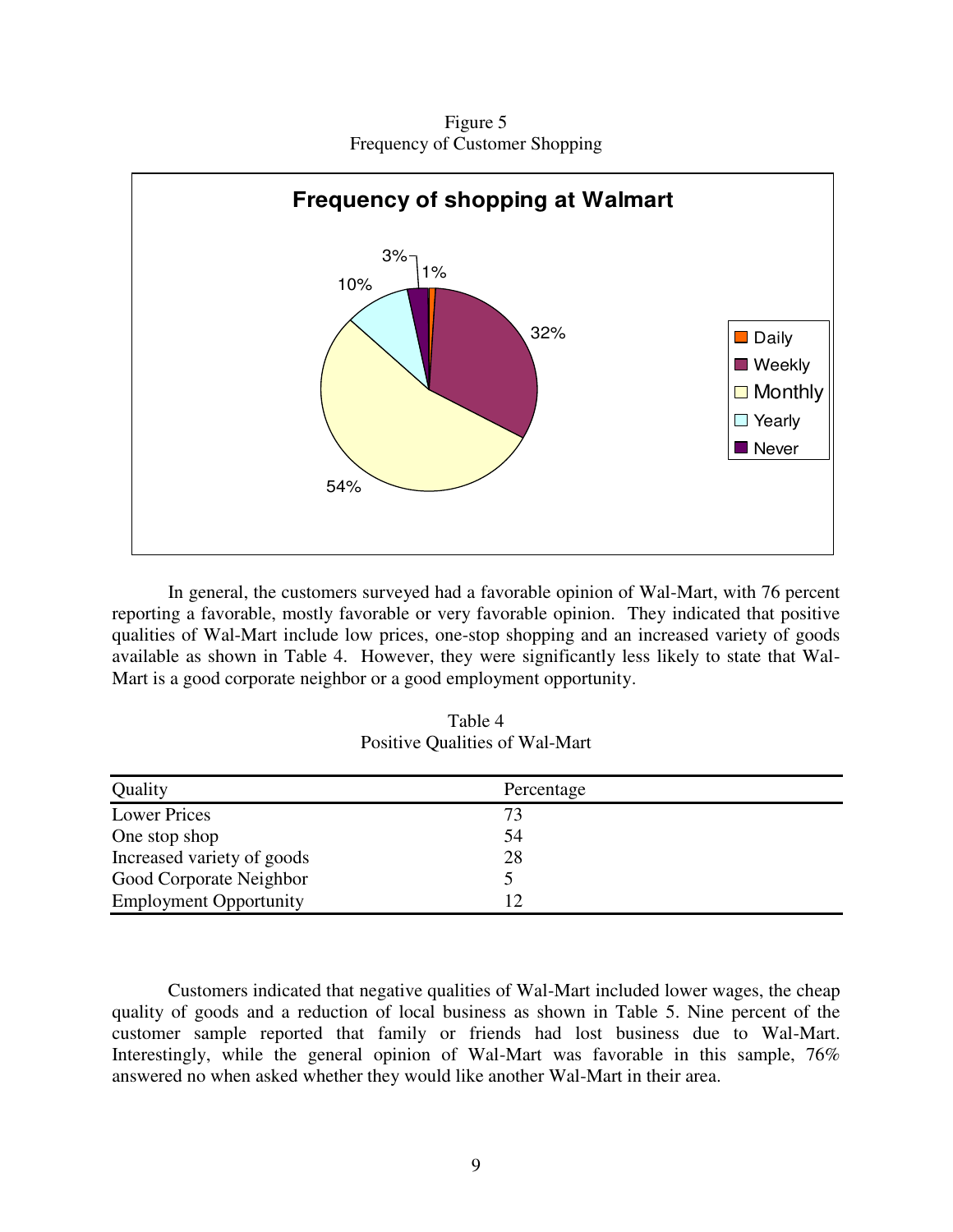| Quality                            | Percentage |  |
|------------------------------------|------------|--|
| Lower Wages                        | 34         |  |
| Cheap Quality of Goods             | 32         |  |
| Increased Unemployment             | 10         |  |
| <b>Reduction of Local Business</b> | 25         |  |
| Increased Burden on Community      |            |  |

Table 5 Negative Qualities of Wal-Mart

## **DISCUSSION**

Let's revisit the questions we opened this article with. What is the probability that you pick an individual at random and he/she has shopped at Wal-Mart? It is near certain that almost everyone (97%) shops at Wal-Mart. What is the probability that you love shopping at Wal-Mart but would not like another Wal-Mart in your neighborhood? The probability that you love shopping at Wal-Mart but would not like another Wal-Mart in your neighborhood is 76%. What is the probability that you are working full time at Wal-Mart, raising a family, and are classified as Poor? Based on our sample, if you work at Wal-Mart, there is 40% probability that you are among the poor. What is the probability that you are a minority female working full time at Wal-Mart and living on taxpayers' supported welfare programs? Female employees in our survey are three times more likely  $(76%)$  than their male counterparts  $(24%)$  to use state sponsored Assistance programs. The probability of being an ethnic minority female employee working at Wal-Mart and using Government assistance program is 0.45. What is the probability that you are a male under 25 working at Wal-Mart and have no health insurance? The probability that you are a male under 25 working at Wal-Mart and have no health insurance is 35%. What is the probability that you are fifty and older and work part time at Wal-Mart in our sample? The probability that you are fifty and older and work part time at Wal-Mart is 100%.

This study grew out of a sense of professional social responsibility for taking a closer look at the Wal-Mart phenomena and how it impacts our local economy. In particular we wanted to examine if the economic benefits of Wal-Mart to the consumers outweigh the hidden costs of Wal-Mart to the community. Our survey results suggest that many Wal-mart employees in Northwest Indiana are making relatively little money and are depending on state welfare programs. The Ethnic minority females in our sample are among the most disadvantaged group and depend heavily on state sponsored programs. More female employees are part time employees and they are three times more likely to depend on State welfare and Social services. With more than one third of the employees surveyed without any form of health coverage, these employees belong to the lowest income strata and are most vulnerable. Results also suggest that although customers love Wal-Mart they would not like another Wal-Mart in their neighborhood. On balance, our data suggest that the economy and society is paying a very high cost for low prices.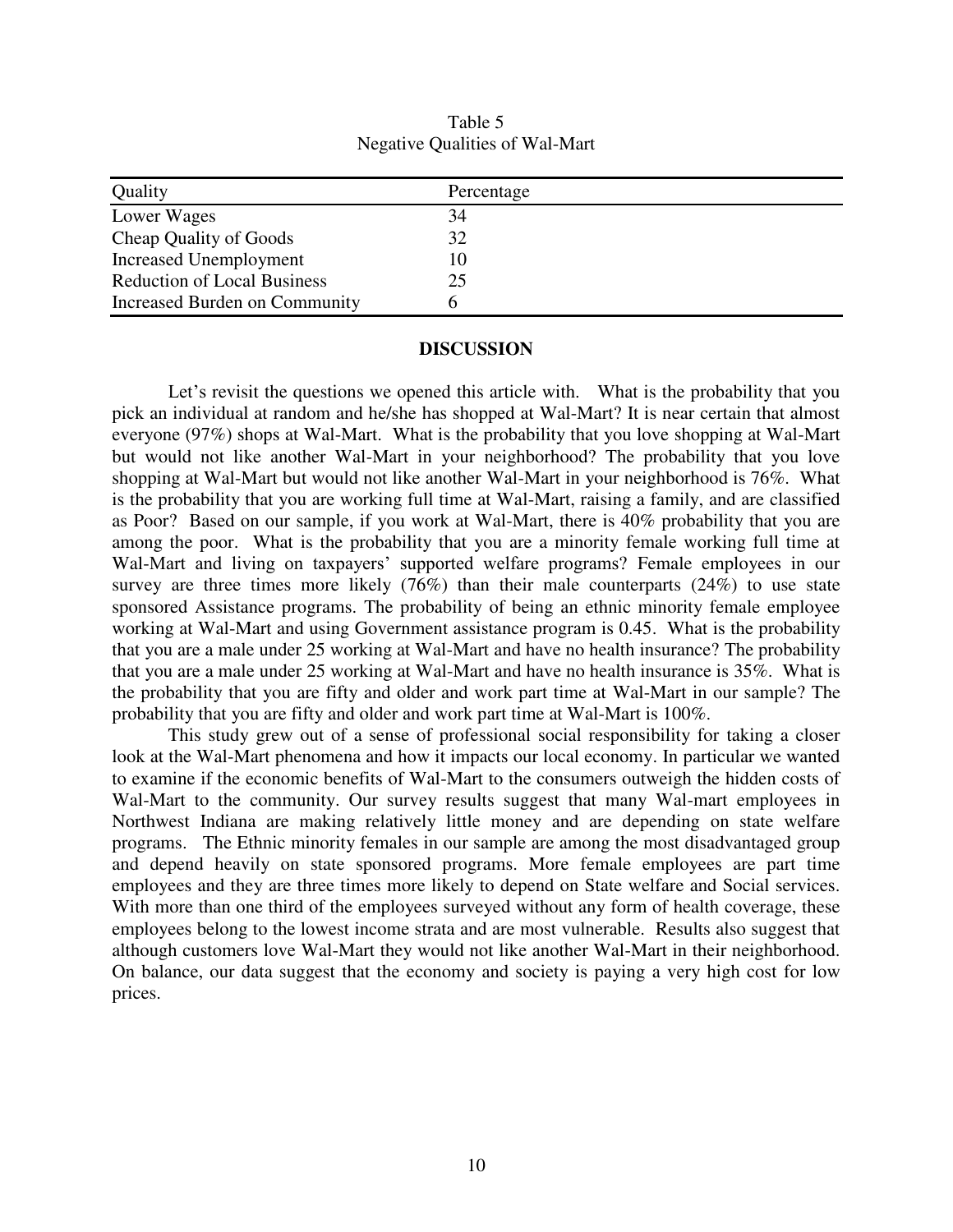## **REFERENCES**

- Arindrajit, D. and Jacobs, K. (2004). Hidden Cost of Wal-Mart jobs: Use of Safety net programs by Wal-Mart Workers in California. UC Berkeley Labor Center, Briefing Paper Series.
- Drogin, R. (2003). Statistical Analysis of Gender Patterns in Wal-Mart's Workforce. Submitted as an expert report in *Dukes v. Wal-Mart Stores.* Drogin, Kakigi and Associates: Berkeley, CA.
- Ehrenreich, B. (2001). *Nickel and Dimed*. Henry Holt: New York.
- Featherstone, L. (2004). *Selling Women Short: The Landmark Battle for Workers' Rights at Wal-Mart*. Basic Books: New York.
- Fishman, C. (2006). *The Wal-Mart Effect: How the World's Most Powerful Company Really Works--and How It's Transforming the American Economy*. Penguin Books: New York.
- Hausman J. and Leibtag, E. (2005a). Consumer Benefits from Increased Competition in Shopping Outlets: Measuring the Effect of Wal-Mart. NBER Working Paper No. 11809. National Bureau of Economic Research: Cambridge, MA.
- Hausman J. and Leibtag, E. (2005b). CPI Bias from Super centers: Does the BLS Know that Wal-Mart Exists? NBER Working Paper No. 10712. National Bureau of Economic Research: Cambridge, MA.
- Quinn, B. (2000). How *Wal-Mart Is Destroying America (and the World) and What You Can Do about It.* Ten Speed Press: Berkeley, CA.
- Soderquist, D. (2005). *The Wal-Mart Way: The Inside Story of the Success of the World's Largest Company*, Thomas Nelson: Nashville, TN.
- U.S. Census Bureau (n.d.). *Poverty Thresholds, 2006*. Retrieved November 4, 2007, from [http://www.census.gov/hhes/www/poverty/threshld/thresh06.html.](http://www.census.gov/hhes/www/poverty/threshld/thresh06.html)
- U.S. Census Bureau (2006, August 29). *POV46: Poverty Status by State: 2005*. Retrieved November 4, 2007, from [http://pubdb3.census.gov/macro/032006/pov/new46\\_100125\\_09.htm](http://pubdb3.census.gov/macro/032006/pov/new46_100125_09.htm).